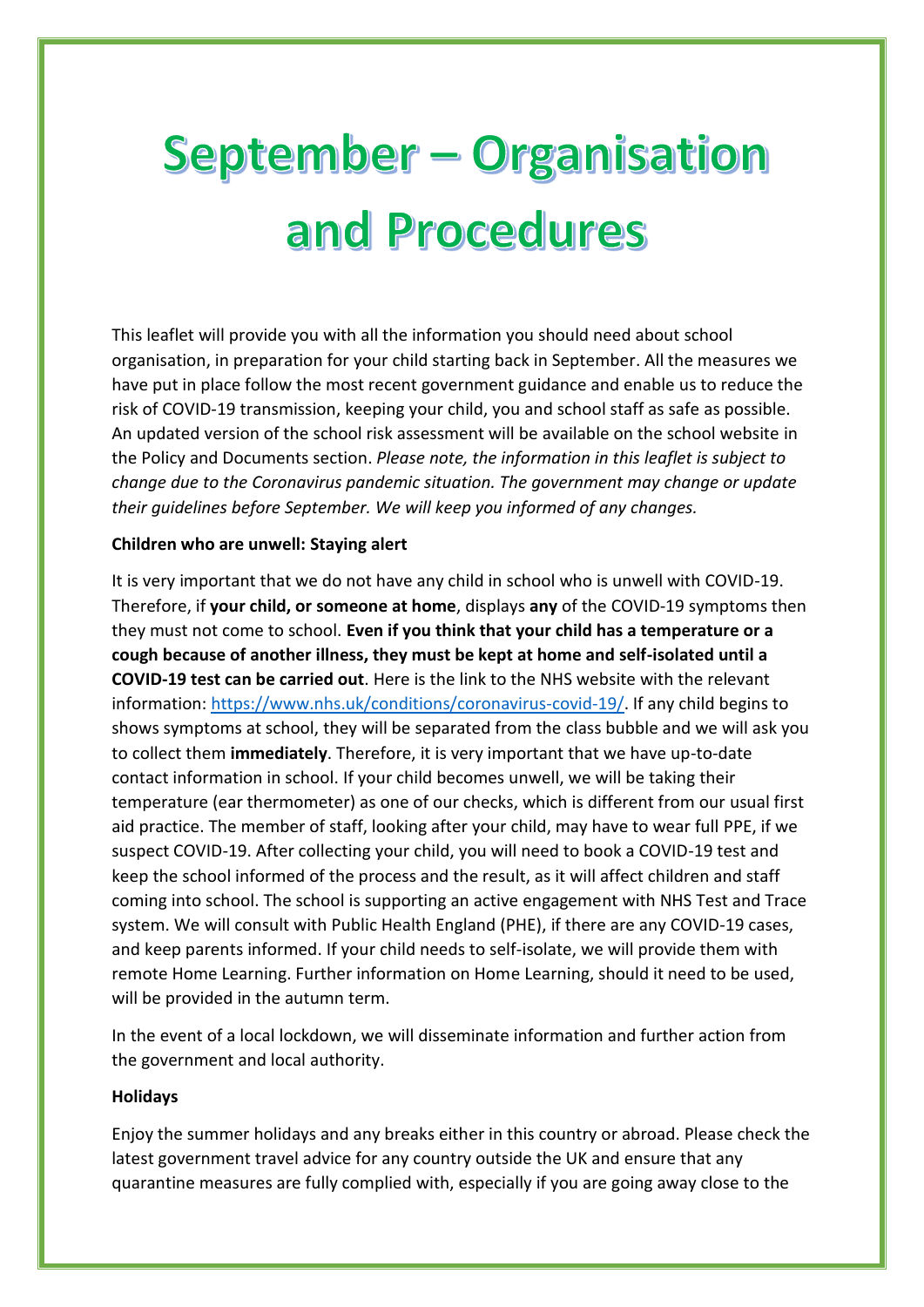end of the summer holiday period. Here is the government information link, <https://www.gov.uk/guidance/coronavirus-covid-19-safer-travel-guidance-for-passengers>

#### **Getting ready for school**

It is important for your child to be prepared for their return to school. We want the first days and weeks to be as positive as we can, with time spent helping them emotionally and mentally, as well as getting your child back in an academic setting and ready to learn. They need to be ready for the change in routine as well as understanding that school will feel and look different. You can help them prepare for this by reading this leaflet carefully and following the guidance.

Ensure that a routine is set up a few days before your child starts school with regular bedtimes and getting them up, dressed and eating breakfast at a similar time to a school day.

Attendance at school will become compulsory, once again, from September. We usually have high levels of attendance as a school and we are expecting the situation to be the same in the new academic year. If you have any concerns about your child returning in September, due to coronavirus, please communicate this early on so that we can support you.

#### **Face coverings/masks**

Due to the age of the children in school, children do not need to wear face coverings or masks. If you wish for your child to wear a face covering/mask, these will need to be removed at the school gates and handed to you. Please do not allow your child to bring these into school.

#### **The first day back**

- **Uniform**: Your child will need to wear school uniform.
- **Dinners**: School dinners can be ordered in school as usual or alternatively, you can send your child in with a packed lunch. If your child does have a packed lunch we recommend that you use a cool/ice pack to keep food fresh – the packed lunch boxes will remain with the children in the classrooms.
- **What you child needs to bring in to school**: Children will only need a water bottle on the first day. The class teacher will then talk to the children about what they need to bring in on a daily basis.
- **Limiting adults on site**: Please check your drop-off and pick-up time before getting to school. We would like to limit the number of adults and children gathering before and after school, particularly at the front of the school.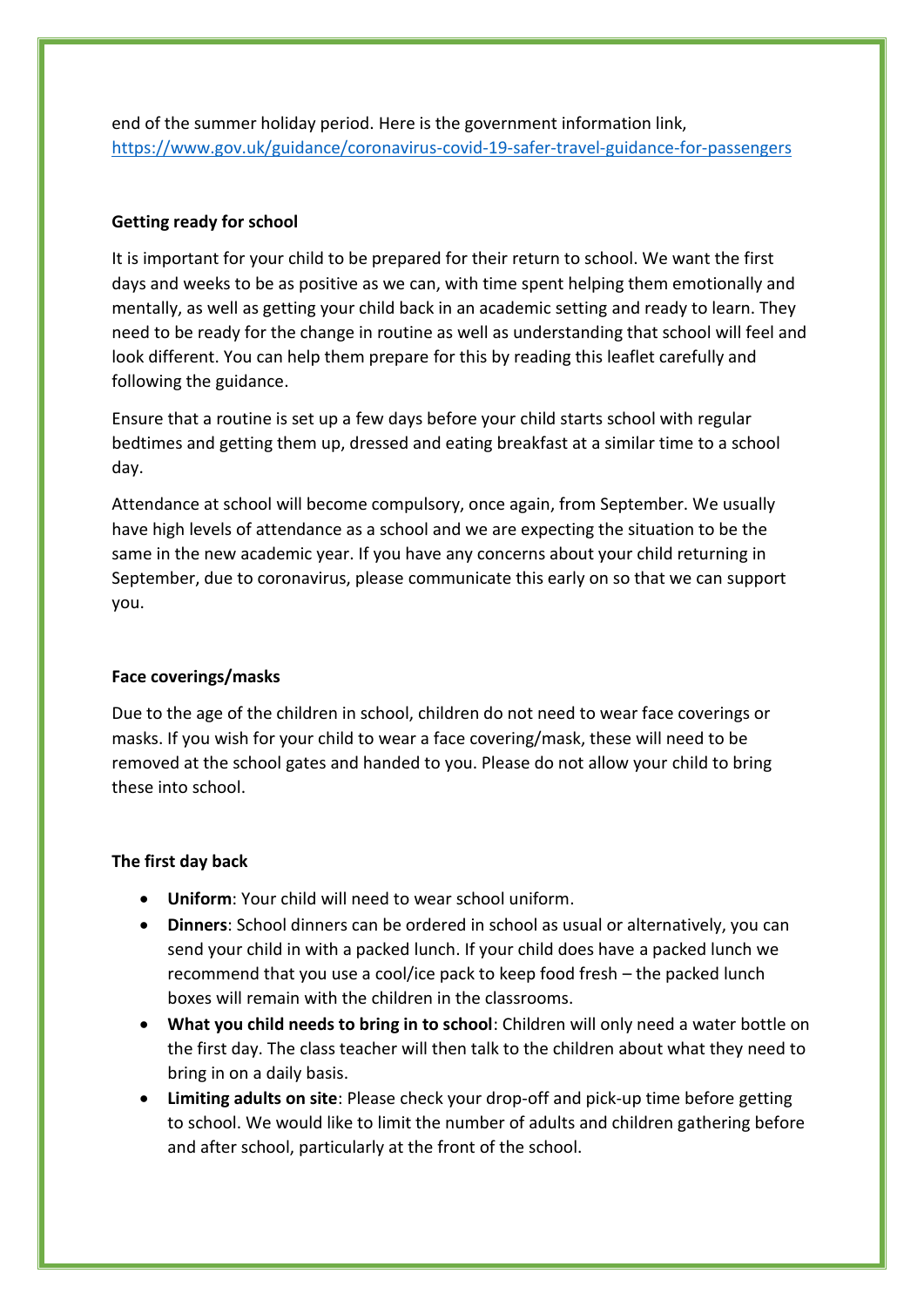#### **Drop-off and pick-up**

- We ask that there is just **one adult** who will come onto the school site at drop-off and pick-up time. If you have no alternative but to bring a younger, pre-school child with you, this child **must be kept with you at all times**. You will need to stand behind your allocated number on the playground. The teacher will then call your child for lining up at drop-off or they will hand them over one at a time at pick-up. We ask that you leave the school site immediately after drop-off and pick-up. The play equipment and field cannot be used by anyone as it will be either cordoned off or zoned for bubbles.
- We will continue to operate a one-way system when coming onto the playground. The entrance will be the large green gates at the front of the school and the exit will be along the path, beside the field, to the wooden gate.
- There will be hand sanitiser available at the entrance.
- We will not be operating the usual message book at the gate. We ask that you use an alternative method of communication before getting to school, such as email or a telephone call. The bucket will be available for written messages or reply slips.
- If you need to speak to Mrs Fox in the office, we will be operating a system, which limits contact or entry to school. Mrs Fox will be able to assist you from the front door. Please buzz as usual and wait for Mrs Fox to come to the door. If there are a number of adults waiting to speak to the school office, please keep to a socially distanced queue.
- Unfortunately, the teachers will be limited on their face-to-face contact with you at the end of the day. If you need to speak to a class teacher, please email or telephone the school. They will be happy to reply as soon as they are able.
- We will be limiting parents coming into the school building. This will be agreed by prior arrangement and kept to only strictly necessary meetings.
- Supply teachers, peripatetic teachers and other specialist providers will be able to come into school by prior arrangement. They will follow the school risk assessment and adhere to all our procedures and organisation. We will be keeping a record and contact information for any visitor to our school.

## **The school day**

 There will be staggered drop-off and pick-up times for different class bubbles. The timings are very tight so that we do not waste any part of the school day. However, to make this work, we will need your assistance with being punctual and keeping to your bubble time. Siblings will be the same time as the oldest child. For example, if you have a child in Hedgehog and Red Kite Class, both your children need to be dropped off at 8:40am and collected at 3:30pm. Reception children have their own timetable; please refer to the information that was sent home.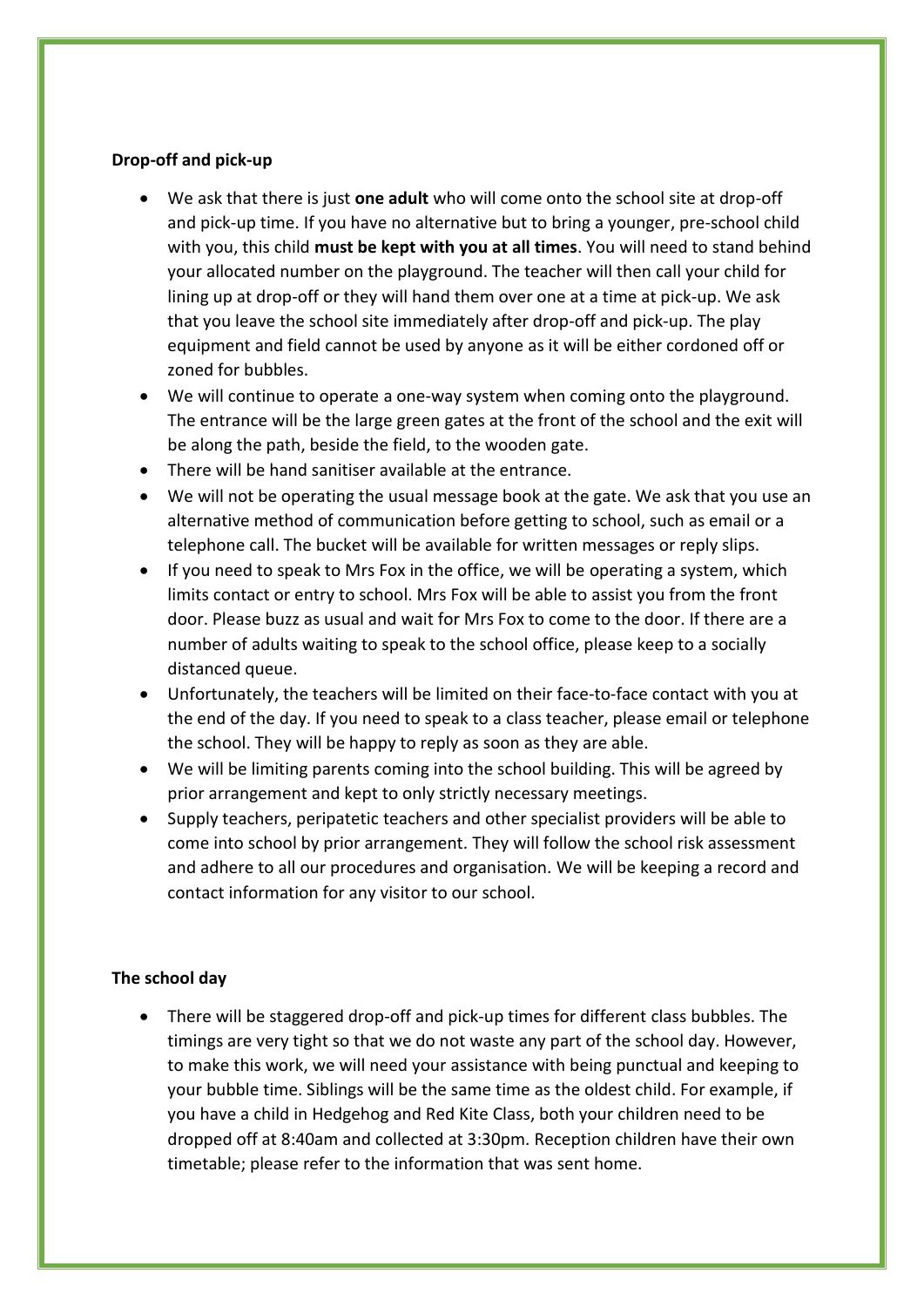| <b>Class Bubble</b> | Drop-off (am) | Pick-up (pm) |
|---------------------|---------------|--------------|
| Rabbit              | 9:00          | 3:10         |
| <b>Otter</b>        | 8:55          | 3:15         |
| Hedgehog            | 8:50          | 3:20         |
| Fox                 | 8:45          | 3:25         |
| <b>Red Kite</b>     | 8:40          | 3:30         |

- Your child will have different break times and lunch times to the other bubbles.
- Each bubble has a set of outdoor play equipment that aids social distanced activities and can be easily cleaned.
- Your child's bubble will have lunch at the same time each day. The children in Rabbit and Otter Class will eat their lunch in the hall, at different times. Children in Hedgehog, Fox and Red Kite will eat their lunch in the classroom. The hall and the classrooms will be cleaned after the children finish eating.
- The children will be encouraged to maintain social distancing at all times when in the classroom and whilst moving around the school, particularly with distance from adults. However, we understand that with children, particularly with the youngest, this could be challenging.
- Your child will be expected to keep to good hygiene rules with regular handwashing, coughing or sneezing into the crook of their elbow and 'catch it, bin it, kill it' when using tissues.

## **Classroom organisation**

- Each classroom will be organised so that children are facing forwards (towards the main teaching location). The children will have half a desk as their Learning Base, with Reception children using an allocated 'space' in the classroom for some of their activities.
- Your child will have their own stationery kit with everything they need for activities and learning throughout the day.
- All soft furnishings and soft toys have been removed from the classrooms.
- The classrooms will be well ventilated with doors and windows open.

## **Extra-curricular clubs and activities**

- In order for our class bubbles to reduce COVID-19 transmission, we will not be operating extra-curricular clubs for at least the first half of the autumn term. This will eliminate mixing of the class bubbles. We will keep this decision under constant review.
- If your child accesses different wrap-around providers outside school or different activities and clubs, you are advised to limit this number, to reduce transmission risk. We also advise you to seek assurance that the providers are carefully considering their own protective measures.